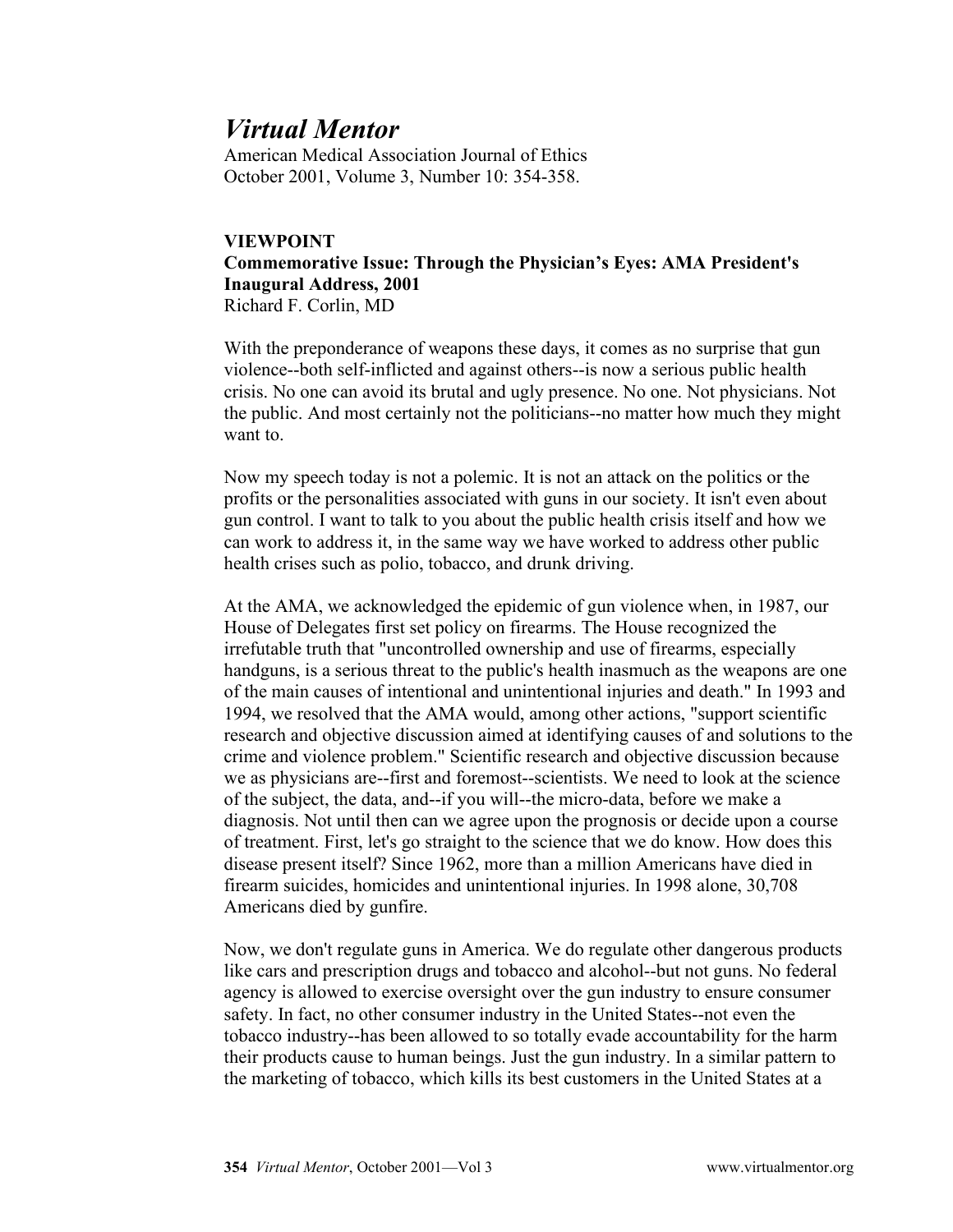rate of 430,000 per year, the spread of gun-related injuries and death is especially tragic when it involves our children. Like young lungs and tar and nicotine, young minds are especially responsive to the deadliness of gun violence.

I want you to imagine with me a computer game called "Puppy Shoot." In this game puppies run across the screen. Using a joystick, the game player aims a gun that shoots the puppies. The player is awarded 1 point for a flesh wound, 3 points for a body shot, and 10 points for a head shot. Blood spurts out each time a puppy is hit, and brain tissue splatters all over whenever there's a head shot. The dead puppies pile up at the bottom of the screen. When the shooter gets to 1000 points, he gets to exchange his pistol for an Uzi, and the point values go up.

If a game as disgusting as that were to be developed, every animal rights group in the country, along with a lot of other organizations, would protest, and there would be all sorts of attempts made to get the game taken off the market. Yet, if you just change puppies to people in the game I described, there are dozens of them already on the market, sold under such names as "Blood Bath," "Psycho Toxic," "Redneck Rampage," and "Soldier of Fortune." These games are not only doing a very good business, they are also supported by their own Web sites. Web sites that offer strategy tips, showing players how to get to hidden features like unlimited ammunition, access more weapons, and something called "first shot kill," which enables you to kill your opponent with a single shot.

We do not let the children who play these games drive because they are too young. We do not let them drink because they are too young. We do not let them smoke because they are too young. But we do let them be trained to be shooters at an age when they have not yet developed their impulse control and have none of the maturity and discipline to safely use the weapons they are playing with. Perhaps worst of all, they do this in an environment in which violence has no consequences. These kids shoot people for an hour, turn off the computer, then go down for dinner and do their homework.

If this was a virus--or a defective car seat or an undercooked hamburger--killing our children, there would be a massive uproar within a week. Instead, our capacity to feel a sense of national shame has been diminished by the pervasiveness and numbing effect of all this violence. We all are well aware of the extent of this threat to the nation's health. So why doesn't someone do something about it? Fortunately, people are. People we know, people we don't know, and people we have only heard about are working hard to abolish the menace of gun violence--of all forms of violence--from the American scene.

The question remains: what are we, the physician community, going to do about it? I can tell you first what we're not going to do. We're not going to advocate changing or abolishing the Second Amendment to the Constitution. We really don't have to, to make our point. The gun lobby loves to use the Second Amendment as a smokescreen to hide the reality of the damage that guns do and to prevent our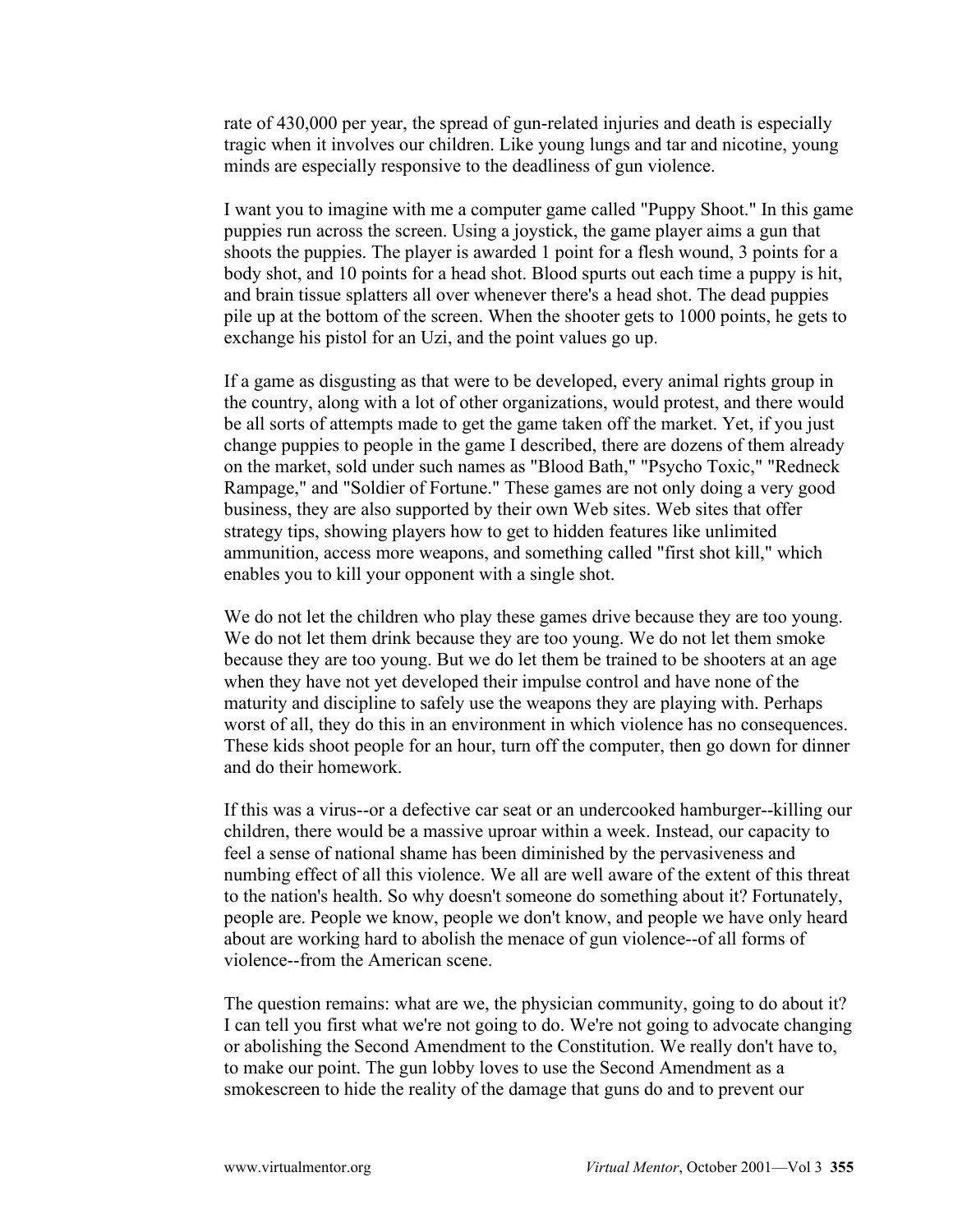looking any deeper into the facts and statistics of that damage. We've all heard that tired old statement: guns don't kill people--people kill people. But how does that explain these facts? A gun kept in the home for self-defense is 22 times more likely to be used to kill a family member or a friend than an intruder. The presence of a gun in the home triples the risk of homicide and increases the risk of suicide fivefold. We, the American Medical Association, are going to take a different route- -not just calls for advocacy, but for diplomacy and for statesmanship and for research as well. And make no mistake about this: We will not be co-opted by either the rhetoric or the agendas of the public policy "left" or "right" in this national debate about the safety and health of our citizens. One of the ways we will do this is to help assemble the data. Current, consistent, credible data are at the heart of epidemiology. What we don't know about violence--and guns--is literally killing us. And yet, very little is spent on researching gun-related injuries and deaths. A recent study shows that for every year of life lost to heart disease, we spend \$441 on research. For every year of life lost to cancer, we spend \$794 on research. Yet for every year of life lost to gun violence, we spend only \$31 on research--less than the cost of a taxi ride here from the airport.

That's bad public policy. It's bad fiscal policy. And it certainly is bad medical policy. If we are to fight this epidemic of violence, the Centers for Disease Control must have the budget and the authority to gather the data we need. The CDC is intent on doing its job and is now heading up the planning for a National Violent Death Reporting System--coordinated and funded at the federal level--and collecting data at the state level. Because knowing more about the who, what, when, where, why and how of violent homicides, suicides, and deaths will help public health officials, law enforcement, and policy makers prevent unnecessary deaths.

We will not advocate any changes at all based on urban legend, anecdote or hunch. We will only base our conclusions on evidence-based data and facts. It's just good, common sense--the kind of solid epidemiology that has been brought to bear on other public health hazards, from Legionnaire's Disease to food-borne illnesses to exposure to dioxin or DDT. Trustworthy science that can help us prevent harm before it happens.

For, as we physicians know, prevention is usually the best cure. One of the giants of American medicine, Dr. William Osler, proposed using preventive medicine against serious public health threats like malaria and yellow fever. And the tools he advocated--education, organization and cooperation--sound like a pretty good definition of diplomacy to me. We will put these same tools to use in removing the threat of gun violence from our society.

People have told me that this is a dangerous path to follow. That I am crazy to do it. That I am putting our organization in jeopardy. They say we'll lose members. They say we'll be the target of smear campaigns. They say that the most extremist of the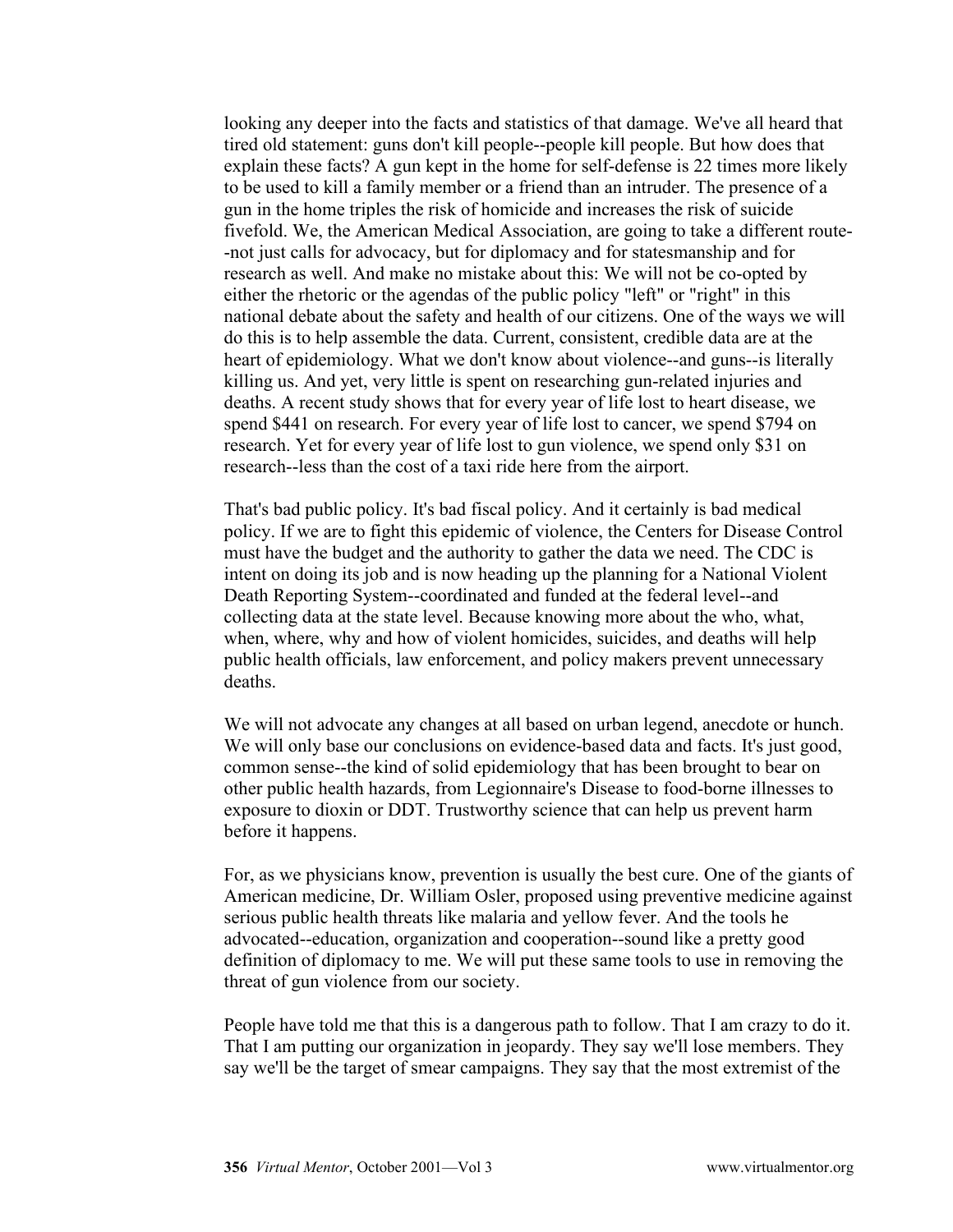gun supporters will seek to destroy us. But I believe that this is a battle we cannot not take on.

While there are indeed risks, the far greater risk for the health of the public, for us in this room, and for the AMA, is to do nothing. We, as physicians and as the American Medical Association, have an ethical and moral responsibility to do this, as our mission statement says, "to promote the science and art of medicine and the betterment of public health." If removing the scourge of gun violence isn't bettering the public health--what is? As physicians, we are accustomed to doing what is right for our patients and not worrying about our comfort, ease or popularity. Our goal is to help cure an epidemic, not to win a victory over some real or imagined political enemy. Anyone who helps us in this fight is an ally--anyone.

We don't pretend to have all the answers. Nor do we expect the solution to be quick, and we certainly don't expect it to be easy. In fact, I am certain that we will not reach the solution during my term as your president. But together as the American Medical Association--guided by our stated mission--we recognize our obligation to contribute our voice, our effort and our moral imperative to this battle. And we will.

Almost a century ago, in his book *Confessio Medici*, Stephen Paget, the British physician and author, referred to medicine as a divine vocation. This is part of what he said:

Every year young people enter the medical profession . . . and they stick to it . . . not only from necessity, but from pride, honor, and conviction. And Heaven, sooner or later, lets them know what it thinks of them. This information comes quite as a surprise to them . . . that they were indeed called to be doctors. . . . Surely a diploma . . . obtained by hard work . . . cannot be a summons from Heaven. But it may be. For, if a doctor's life may not be a divine vocation, then no life is a vocation, and nothing is divine<sup>2</sup>.

We are here today as the guardians of that divine vocation and as such are dedicated to do what is right, whether or not it is comfortable, whether or not it is easy, and whether or not it is popular.

Stephen Paget, you can rest well tonight. Your divine vocation is in good hands. We will guard it well. We will live up to our mission--we will do what is right.

## **Questions for Discussion**

- 1. In the face of a serious threat to the health of the public, is the individual physician obligated to support the position taken by his or her professional association?
- 2. Are professional responsibilities acts that we "must do" or acts that we should "try to do?"

## **References**.

1. Excerpted from Dr. Corlin's Presidential Inaugural Address, presented at the AMA Annual Meeting, June 20, 2001, Chicago, IL